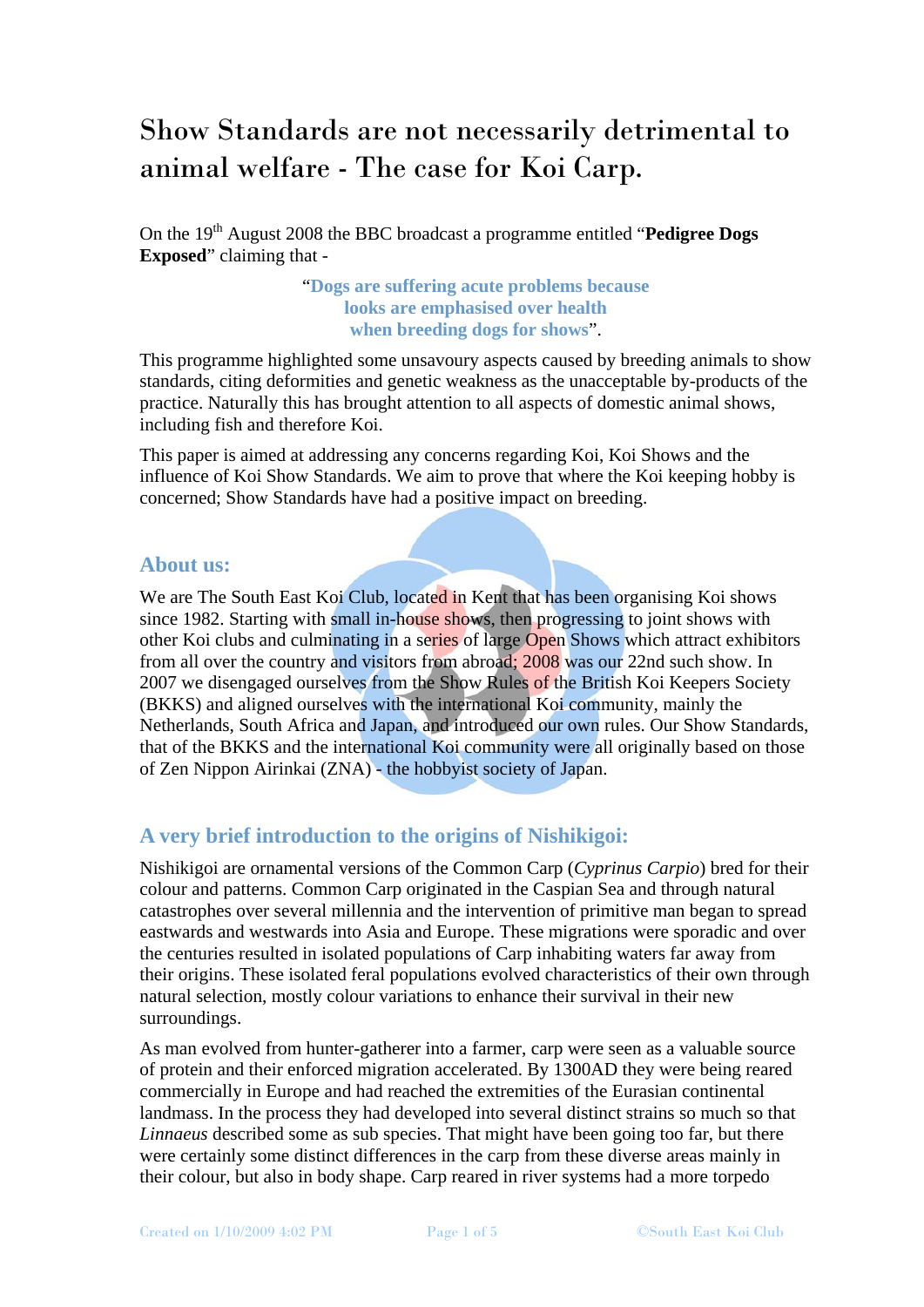shaped body, whereas those raised in lakes and ponds tended to be deeper bodied. A scaleless variety was also produced in the Germano-Austro-Hungarian regions which is now common throughout Europe and known as either the Mirror or Leather Carp.

During the historical period of Japan known as Hei-an (794-1184AD) 'fancy carp' production was already underway with carp introduced from neighbouring China and Korea; Later, between 1550-1700 Japan also received carp from Portugal, Holland, Britain and Germany.

These carp, of varying hues (Blacks, browns, bronze and even some with gold scale edges) were imported for two reasons; One - for the ornamental lakes and moats of the aristocracy and two - for aquaculture as a cheap source of protein for the peasant classes.

This re-uniting of these ancient and very diverse gene pools produced some extremely unique and never seen before results under the husbandry of the Japanese carp farmers, e.g. reds, blues and non-albino (leucistic) whites. From these accidents of nature came the forerunners of modern day Nishikigoi, which through selective breeding have become the show varieties of today.

### **Carp and their influence on Japanese mythology:**

Imported from China alongside the carp came a system of writing, the Buddhist religion and some folk tales. One of these tales concerned the carp. A fish that forces its way up powerful rivers, swims up water falls to eventually turn into a dragon. The relevance of this is very important to this paper. Carp are seen by the Japanese as symbols of strength, patience and a determination to achieve goals. Characteristics that they wish to impart onto their children, especially the boys. In Japan, May  $5<sup>th</sup>$  is known as 'Boys day' and symbolic flags in the shape of carp are flown outside the houses of families with sons. Although Nishikigoi are not as widely known in Japan as one might think; Carp are an integral part of their culture.

#### **Show Standards:**

Are based on 7 elements of appreciation: which are:-

 **Body Shape Skin Quality Colour Pattern Elegance Imposingness & Deportment** 

The first four are used for garnering positive points at shows and the final three used for establishing winners when all else is equal.

We draw your attention to the first element - "Body Shape" this doesn't just refer to the shape, which by the way is aligned to the riverine carp of mythology - i.e. strong and powerful; it also covers deformities of which there should be none. A good show Koi has to be well proportioned, fit, strong and healthy. Along with Skin Quality it is jointly the most important criteria for winning an award.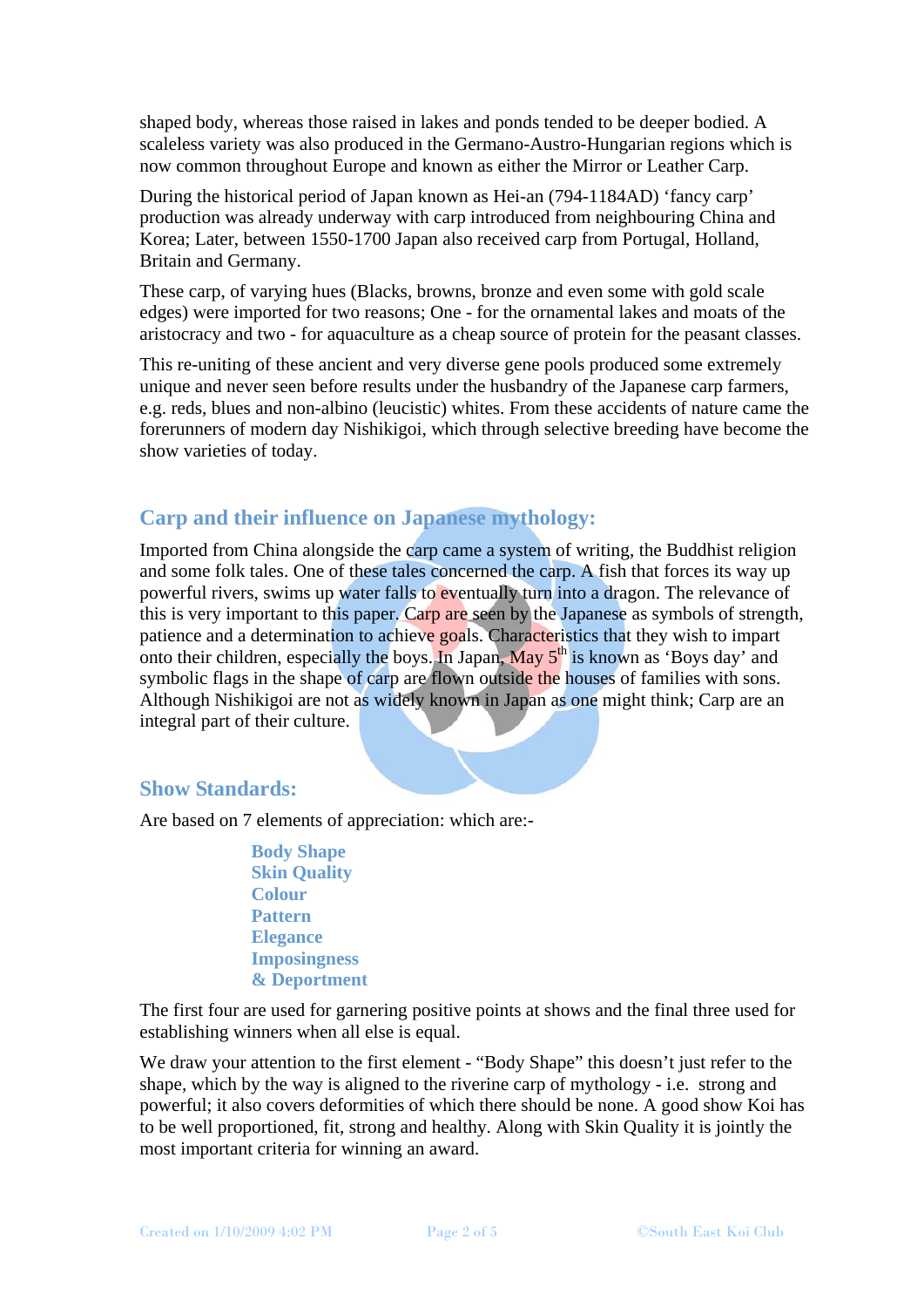# **Show Varieties:**

These are basically the colour variants, and each has their own standard relating to pattern, i.e. the arrangement and the apportionment of their permitted colours.

# **Selective breeding:**

The creating and maintaining of the Show Varieties requires selective breeding and as in the breeding of many other animals this occasionally results in some unusual and unwanted side effects. For example, body and fin deformities, absence of fins, poor health and genetic weakness. Due to the special relationship with the carp these abnormalities were not tolerated and throughout the history of Nishikigoi breeding there is a long tradition of back-crossing with feral carp to re-establish correct body shape and vigour to breed out these unwanted traits.

However, there are now some breeders straying from this old ethic, (See 'Commercialism') a trend that the ZNA and the BKKS have been keen to discourage.

#### **Commercialism:**

Sadly, in recent years there has been some deviation from the age-old tenets of Nishikigoi production driven by overseas markets and the influence of other pet fish cultures.

Cross breeding Nishikigoi with a non monophyletic<sup>#1</sup> Chinese species of carp in Indonesia has resulted in hybrids with long fins, long barbels and pom-pom nostrils. The term 'hybrid\*' is very important here as hybrids are banned from Koi shows under Japanese rules. But over time these hybrids have been selectively bred to take on the patterns and colours of Koi and are marketed as variants of the true Nishikigoi. They are also being marketed as "Dragon-Koi" in Asia in a ploy to exploit the association between carp and dragon. Outside of Asia they are marketed under the name of Butterfly Koi.

Another more recent development is the 'Balloon or Ball Koi" a long fin deviant with a shortened body reminiscent of some Goldfish varieties.

Both of these developments are shunned by the true Nishikigoi fraternity and are explicitly excluded from most shows, including the South East's.

#### **Cosmetic surgery:**

This sadly is another practise that was becoming increasingly common. Nishikigoi patterns occur naturally and play a part in the Show Standards. This has sadly led to some breeders and traders surgically altering patterns to make the Koi more desirable and to therefore command a higher price. Suspicion of cosmetic surgery was made a cause for disqualification in 2003.

#### **Tattooing:**

This practise was thankfully short lived, but serves as a good example of how Koi Shows can be a force for good. At a show in Japan in 1993 two examples of tattooing were detected during the later stages of the judging. A conference ensued and the two exhibits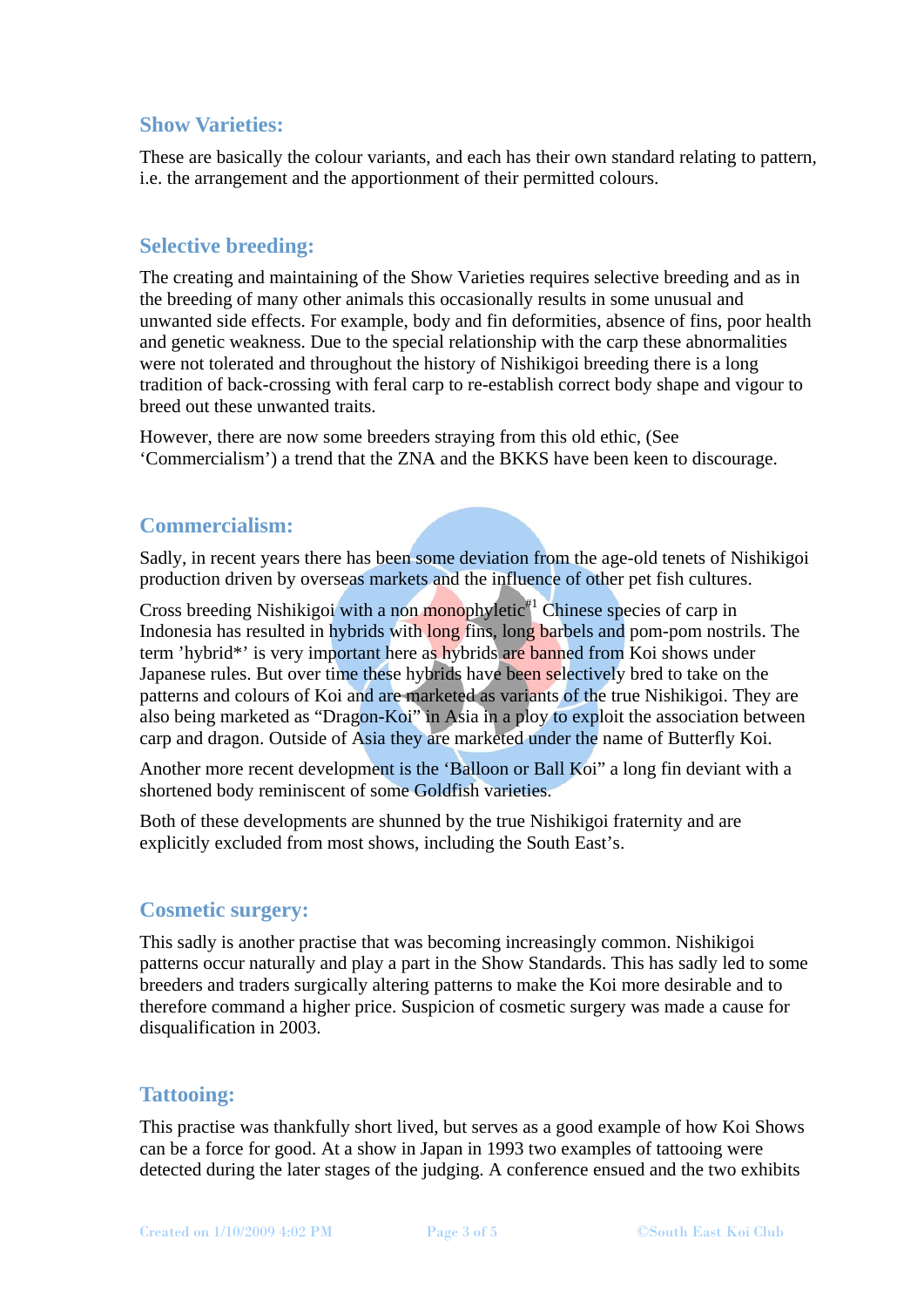were stripped of their prizes and disqualified along with their owners. The message from the Koi Show was clear and to date no further examples of this practise have been recorded.

# **GM and injected dyes:**

Genetic modification using squid genes has been used to create fluorescent variants of some tropical fish species. There have also been incidents of injecting *day-glo* dyes to produce false patterns. Neither of these practices would serve any purpose with a Koi show exhibit, as the effects they would create do not fit within any existing variety's show standard and would therefore not benefit the practitioner.

To date; there are no records of either of these practices being used in the production of Nishikigoi. However, should they occur the South East Koi Club's Show Committee has passed a resolution banning them from being exhibited at the South East Show.

#### **Summary:**

Rather than be the force driving the introduction of practises mentioned in, or similar to those in the BBC programme, the Koi community is determined to put a stop to them; and the Koi Show, its rules of appreciation and its judging standards are seen as the means of achieving this.

1: Body shape<sup>#2</sup> is the bedrock of Koi appreciation when judging and any deviation from the standard seriously marks down a Koi in a show. Genetic abnormalities that disfigure the Koi or impede natural behaviour will also prevent a Koi from even being accepted into a show.

**2:** In February 2003 the ZNA passed a ruling that mere suspicion of cosmetic surgery is enough for a judge to disqualify a Koi from the competition. This rule is deliberately strict to send a strong message to the perpetrators. Within their competition rules there are no appeal procedures, the judges' word is final.

**3.** The South East's show rules, amended in 2007 specifically provide a definition for Nishikigoi "**Nishikigoi (Koi)** are ornamental versions of the Common Carp (Cyprinus Carpio) that originated from specimens selectively bred over centuries in Japan to produce distinct varieties based on their colours and patterns. The same definition applies to scale-less varieties produced through the introduction of the 'Mirror & Leather Carp' variants of Cyprinus Carpio. Only Nishikigoi are permitted as entries in the show."

They also state clearly that deviations from the true Nishikigoi are not permitted. "Only *Nishikigoi* (Koi) are permitted to be entered into the show and displayed in the vats. *Common Carp, Mirror Carp, Leather Carp, Ghost Carp, or any variant selectively bred for distorted body shape or excessive finnage are not by definition Nishikigoi and are therefore excluded from the show .*

**4.** In 200**5** the BKKS instituted a rule to prevent "Long Fin Koi" from being exhibited in their shows.

**5.** In July 2007 the South East Koi Club adopted the ZNA ruling outlawing cosmetic surgery when they removed their show from the BKKS Show rules.